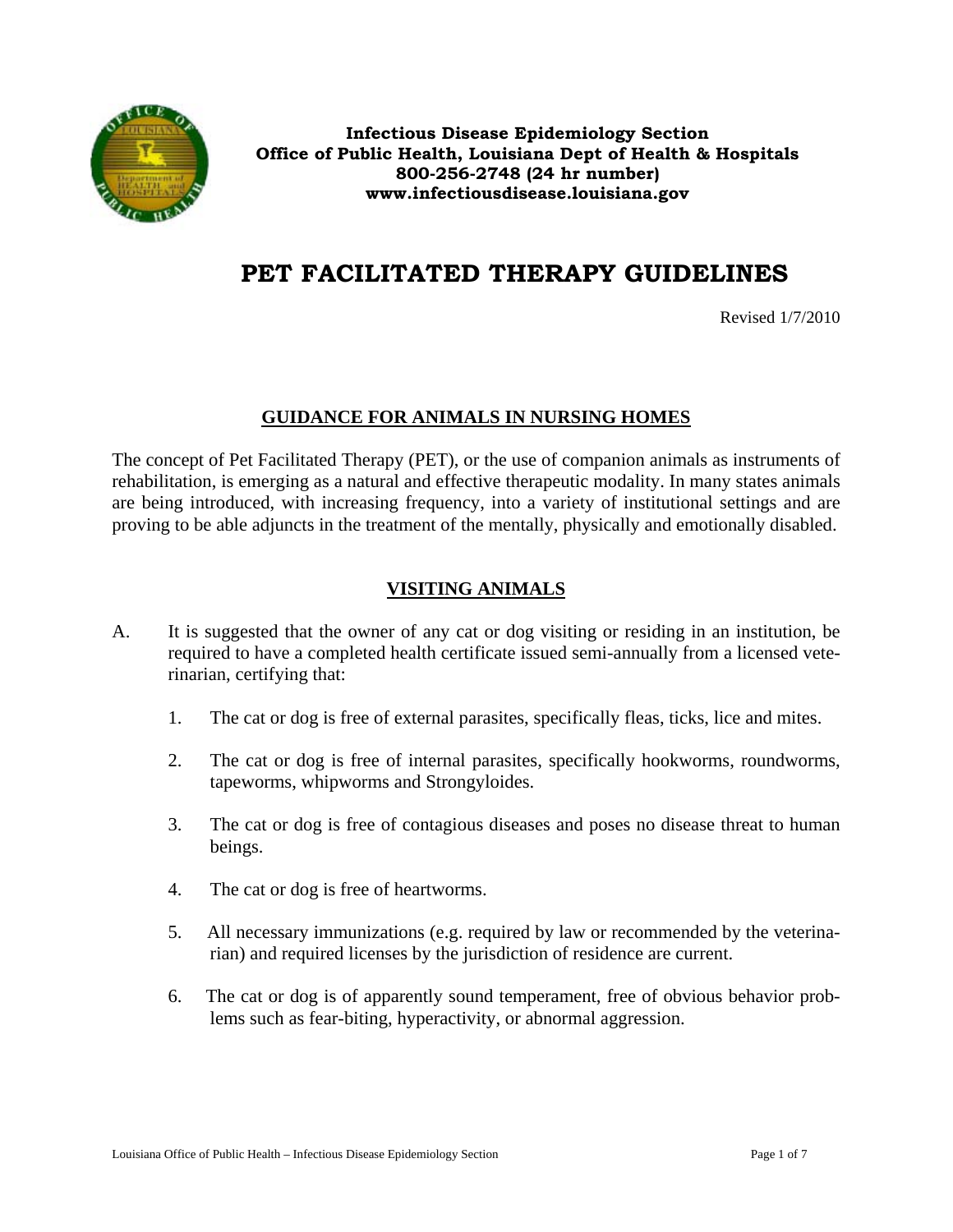#### **ANIMALS IN NURSING HOMES**

- B. Acquiring a cat or dog for institutional therapy programs places demands upon the institution to ensure the welfare of the cat or dog and the protection of residents from injury related to the animal.
	- 1. The cat or dog will be provided with proper living accommodations.
	- 2. The cat or dog will be fed an appropriate food recommended by a veterinarian.
	- 3. An enclosed outdoor area will be available to the dog to relieve itself and to exercise. If such a protected area is not available, the institution will agree to walk the dog on a leash several times a day. A litter box for a cat must be accessible and cleaned on a daily basis. Someone will be responsible for clean up if the animal accidently defecates or urinates on the floor or furniture.
	- 4. The institution will agree to provide the cat or dog with the proper monthly medication for the prevention of heart worms.
	- 5. The institution will agree to take the cat or dog to a veterinarian semi-annually to update its health certificate according to the criteria established above and at any other time medical care is indicated.
	- 6. The institution will agree to protect the cat or dog from abuse by residents or staff.
	- 7. The institution will agree to provide facilities for selected pet-resident contact and will see to it that no resident is forced into contact with a cat or dog if he or she does not wish it.
	- 8. The institution will agree not to allow the cat or dog to be present in eating areas, food preparation areas, or medical treatment areas. The institution will agree to name someone as primarily responsible for the care of the cat or dog.
	- 9. All dog bites must be reported according to law. All dog bites and cat scratches on employees, or patients must be attended to by the supervising physician or nurse for first aid and/or other medical attention, as needed.

# **GUIDELINES FOR BIRDS AS PETS IN NURSING HOMES**

- C. The following special guidelines apply to birds only:
	- 1. Nursing facilities should have a signed certificate from a veterinarian certifying the bird/flock is free from disease including psittacosis, coccidiosis and giardiasis (in stool), and free of lice. This examination should be completed prior to acceptance of the bird's admission to the facility and must be repeated annually. Examinations must include screening of birds for infection with *Chlamydophila psittaci,* the agent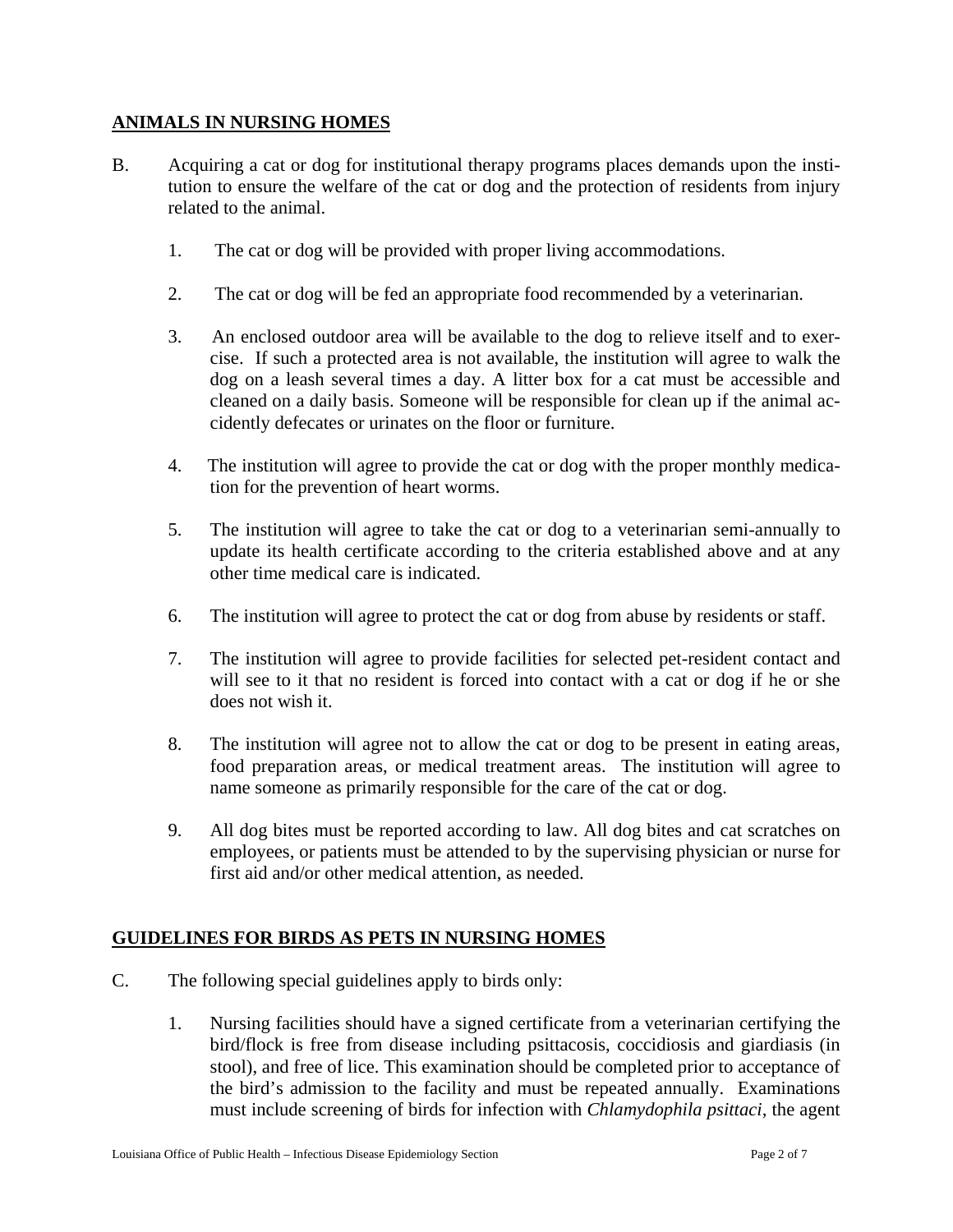of psittacosis. Specific screening protocols should be established in consultation with a veterinarian. Information on testing or screening protocols is available in the most recent *Compendium of Measures to Control Chlamydophila psittaci Infection Among Humans (Psittacosis) and Pet Birds (Avian Chlamydiosis),* published by the National Association of State Public Health Veterinarians (http://www.nasphv.org).

- 2. The facility should have the birds examined whenever their health is in question.
- 3. The facility should retain all health certificates, an individual bird's illness and treatment record and any random health testing results.
- 4. Any resident or staff member that handles a bird or bird caging should thoroughly wash or sanitize his or her hands immediately after contact.
- 5. The facility should have written policies/procedures governing the care and feeding of the bird(s), and a monitoring system to ensure the policies/procedures are carried out. At a minimum, these policies should contain the following items:
	- a. Birds should never be placed by a window as draft or sunlight can be detri mental
	- b. Observation for nail and beak length to see if they need trimming.
	- c. Never position a bird over a heater.
	- d. Do not use string or other material to fasten the doors of bird cages.
	- e. Feed only foods approved for consumption by the specific avian species or foods approved by a licensed veterinarian.
	- f. If water is spilled on the bottom of the cage, the paper should be changed and the cage bottom should be dried.
	- g. Procedures for sand and water bath for bird bathing.
	- h. If birds get out of the cage, the most effective way to catch an "escaped bird" is to use a towel to cover and trap the bird. It tends to be less stressful for the bird and facilitates control of the bird.
	- i. Any incident of injury to or from a bird should be reported to the person responsible for the facility pet program.
	- j. Always spray sink with disinfectant following cage cleaning procedures.
	- k. Always wipe up water and or seed following feeding and cleaning procedures.
	- l. Plants should never be placed near bird cages since many house plants are toxic.
	- m. Bird food should be stored in sealed containers such as glass jars, etc.
	- n. Birds must be kept in cages of sufficient size and overcrowding should be avoided.
- 6. All bird bites on employees or patients must be reported and attended to by the su pervising physician or nurse for first aid and/or other medical attention as needed.
- 7. Daily Routine
	- a. All birds should receive fresh water and food daily.
	- b. Paper should be changed daily.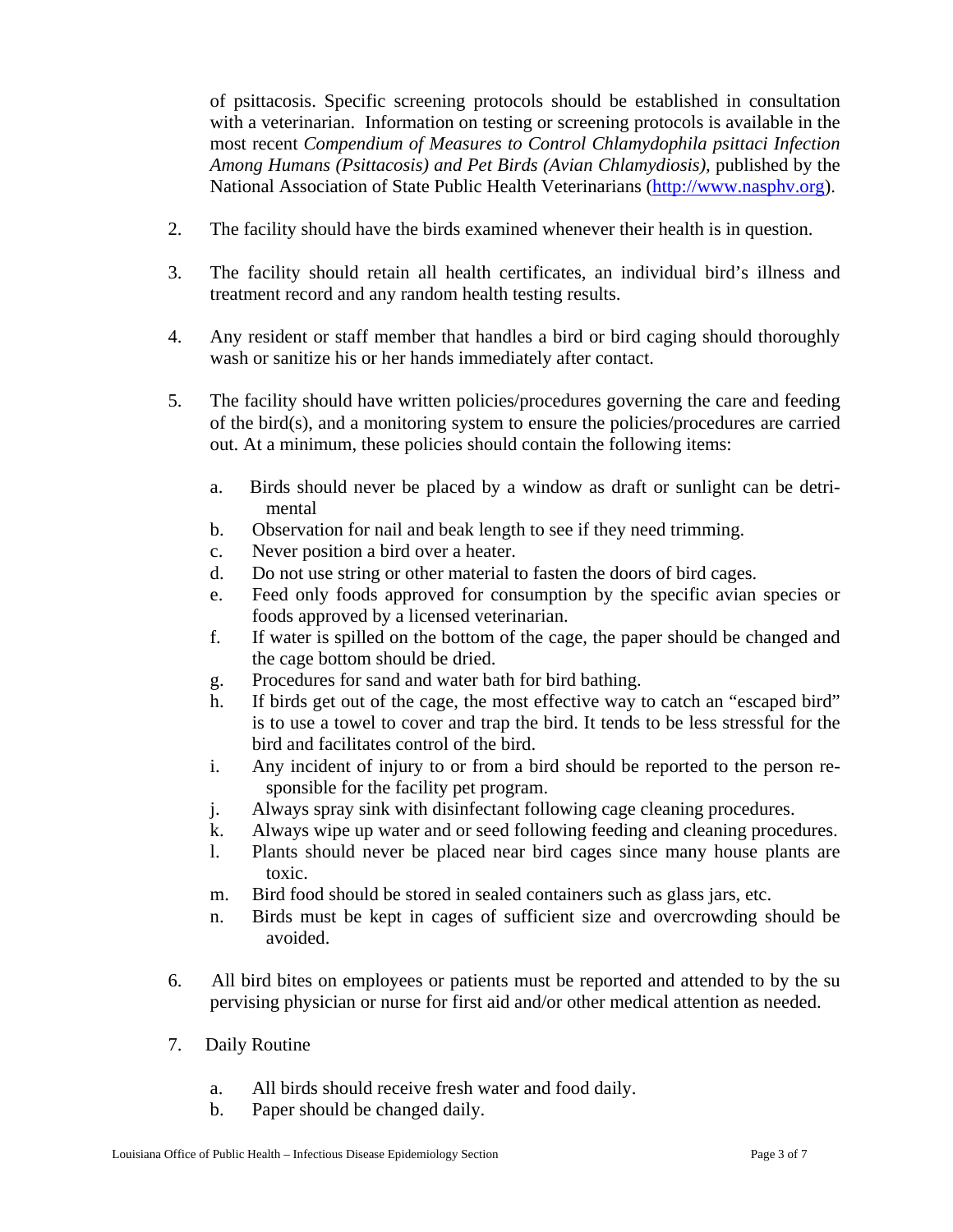- c. Check for illness daily.
- d. Isolate the sick bird, notify the veterinarian or administer appropriate medication as ordered.
- e. Check and have birds nails clipped as needed.
- f. Give vegetables and/or vitamin supplements or seed with vitamins and vegetables weekly or as recommended by the veterinarian.
- g. Provide birds with a cuttle bone.
- 8. Weekly Routine
	- a. All cages should be kept clean and in good repair. Strings or similar materials should not be used to fasten the door of the bird cage.
	- b. At a minimum of every seven days or more often if needed, the cages should be thoroughly cleaned as follows:
		- i. Bottom of cage scrubbed with hot water.
		- ii. Perches scraped and scrubbed
		- iii. Food and water containers scrubbed.
- 9. Bird Handlers: The facility should have several staff members assigned to feed and care for the birds, including cleaning the cages. If residents participate, they should be supervised by facility staff.
- 10. New Birds: Any "new" birds should be isolated from the flock for a period of two weeks or a time frame recommended by the veterinarian.
- 11. Breeding Birds
	- a. Any breeding birds should also be monitored.
	- b. Brothers and sisters should be separated so they don't breed.
	- c. Follow veterinarian's recommendations on age to breed birds.

# **GUIDELINES FOR LAGOMORPHS (RABBITS, HARES, CHINCHILLAS), AND RO-DENTS AS PETS IN NURSING HOMES**

- D. The following special guidelines apply to lagomorphs and rodents only:
	- 1. Nursing facilities should have a signed certificate from a veterinarian certifying the animal(s) is/are free from disease. This examination should be completed prior to acceptance of the animal's admission to the facility.
	- 2. Animals should be re-examined by a licensed veterinarian and a health certificate issued annually.
	- 3. The facility should have the animals examined whenever their health is in question.
	- 4. The facility should retain all health certificates and an individual animal's illness and treatment record.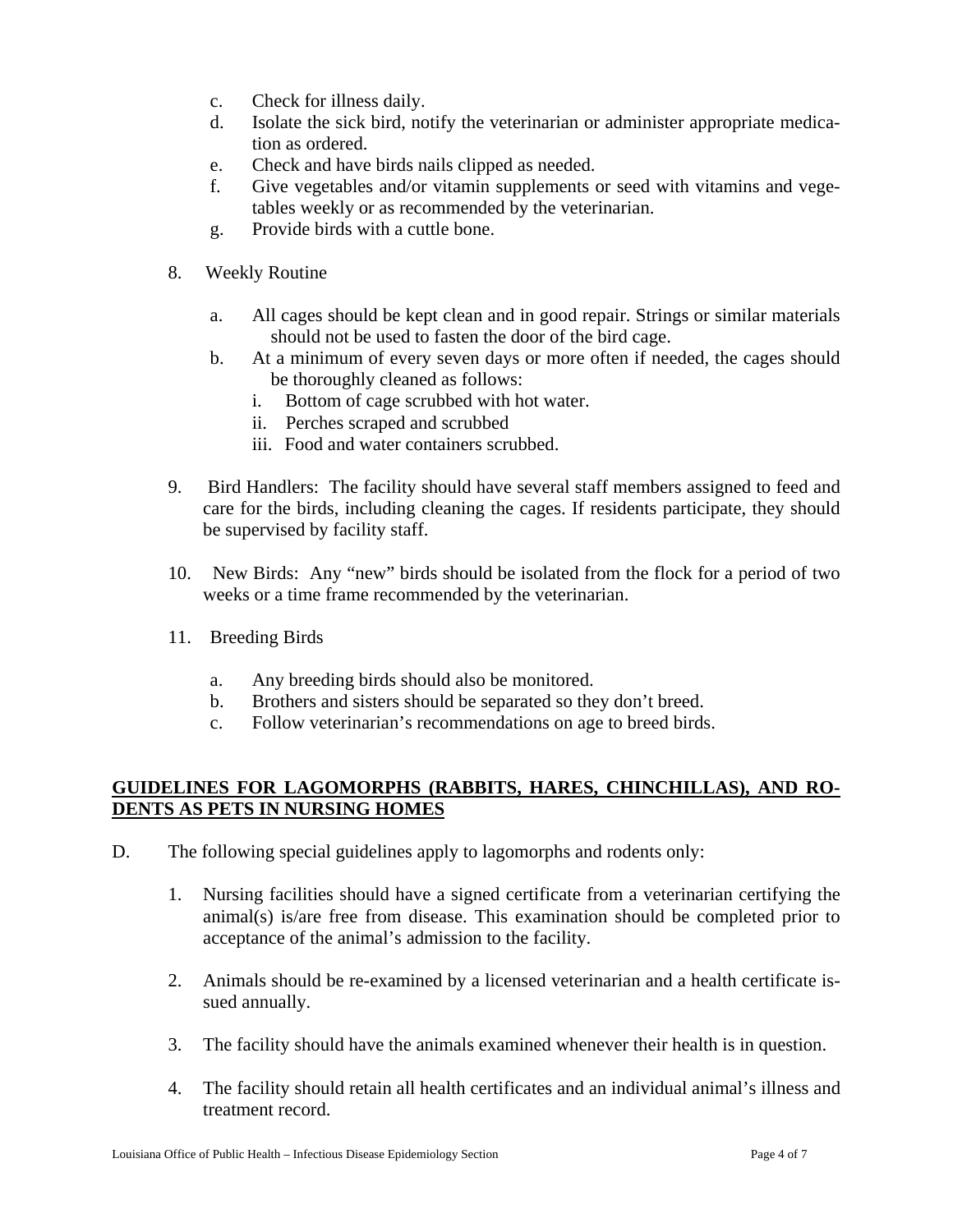- 5. Wild lagomorphs and rodents should never be utilized as nursing home pets or therapy animals. Animals should be of a domesticated variety and originate from sources that customarily provide such varieties of animals (e.g. pet shops, breeders).
- 6. The only acceptable rodent species are mice, rats, hamsters, guinea pigs, or gerbils.
- 7. Several species of rodents are capable of transmitting diseases such as salmonellosis and lymphocytic choriomeningitis. Although the risk of transmission is relatively low, all rodents should be considered capable of transmitting disease, therefore the following precautions are recommended when handling any rodent.
	- a. Wash hands with soap and water (or alcohol-based hand sanitizers when soap is unavailable and hands are not visibly soiled) after handling pet rodents or cleaning up pet droppings, cages, or areas where pets have been.
	- b. Keep rodent cages clean and free of soiled bedding.
	- c. Clean cages outdoors or in a well-ventilated area.
	- d. Closely supervise patients when handling rodents and supervise or assist pa tients in washing their hands immediately after handling rodents and rodent cages or bedding.
	- e. Never kiss or hold pet rodents close to the face.
	- f. Never allow pet rodents to come into contact with wild rodents or their drop pings or nests. Cover pet rodent cages and food supplies and always super vise pet rodents when they are not in their cages.
	- g. Pregnant women should never handle rodents, clean rodent cages or care for rodents. Pregnant women should avoid prolonged stays in any room where a rodent resides.
	- h. Persons with impaired immune-system function should avoid contact with all rodents.
- 8. The facility should have written policies/procedures governing the care and feeding of the animals and a monitoring system to ensure the policies/procedures are carried out. At a minimum these policies should contain the following:
	- a. A responsible person shall ensure that the animal is kept in a habitat that:
		- i. has water free of algae, insects, and particulate matter
		- ii. is maintained to avoid odors from rotting food or excess animal wastes
		- iii. is not in the same room as food preparation areas or medical treatment areas.
	- b. The animal can only be removed from the habitat by persons identified by the nursing facility staff to be capable of handling the animals safely, minimize ing risk of injury to both the handler and the animal.
	- c. When out of the animal's habitat, the animal must be under the control of the handler and should never be able to run free.
	- d. A responsible person shall ensure that the room in which an animal in a nurs ing home is kept:
		- i. is free of animal waste, except in the habitat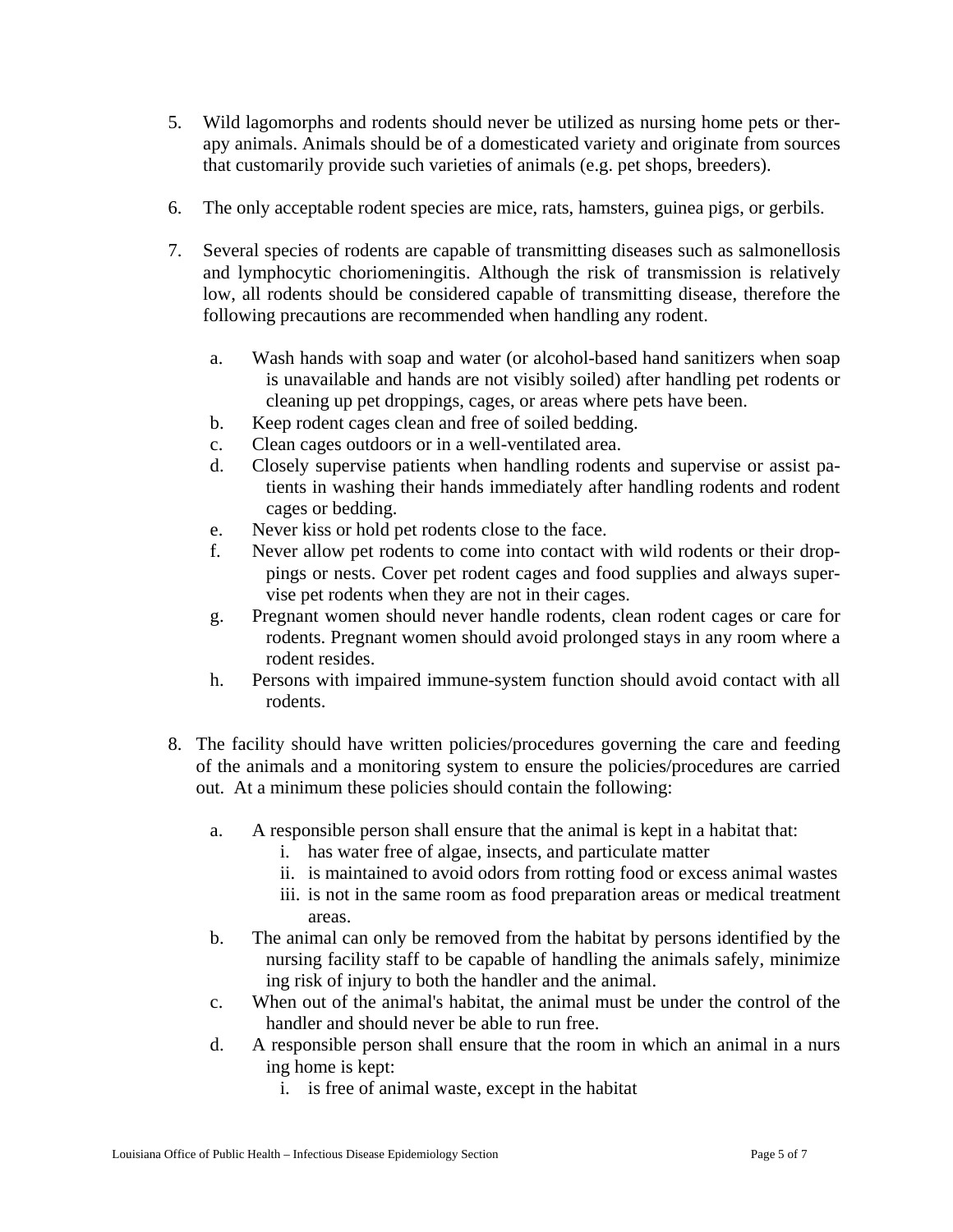- ii. has a lavatory with soap and single-use paper towels or air hand dryers, or a product to sanitize the hands of an individual who touches an animal or its habitat.
- e. Claws of lagomorphs should be trimmed as needed to prevent accidental in fliction of scratch wounds.
- f. Any incident of injury to or from a lagomorph or rodent should be reported to the person responsible for the facility pet program.
- g. Animal food should be stored in sealed containers such as glass jars, etc.
- h. Feed only foods approved for consumption by the specific species or foods approved by a licensed veterinarian.
- 5. All animal bites or scratches on employees or patients must be reported and attended to by the supervising physician or nurse for first aid and/or other medical attention as needed.
- 6. Daily Routine:
	- a. All animals should receive fresh water and food daily.
	- b. Litter should be monitored daily and changed at an appropriate interval to maintain a clean and dry substrate.
	- c. Check for illness daily.
	- d. Isolate sick animals, notify the veterinarian or administer appropriate medica tion as ordered.
- 7. Weekly Routine
	- a. All cages should be kept clean and in good repair.
	- b. At a minimum of every seven days or more often if needed, the cages should be thoroughly cleaned as follows:
		- i. bottom of cage scrubbed with hot water.
		- ii. food and water dishes scrubbed.
- 8. Animal Handlers: The facility should have several staff members assigned to feed and care for the animals, including cleaning the cages. If residents participate, they should be supervised by facility staff.
- 9. New lagomorphs or rodents: Any "new" animals should be isolated from existing stock for a period of two weeks or a time frame recommended by the veterinarian.

# **INFECTION CONTROL PROCEDURES FOR PET THERAPY PROGRAMS**

- E. General infection control for pet therapy programs:
	- 1. All appropriate infection control procedures must be utilized. Written policies must be developed including strict hand washing guidelines.